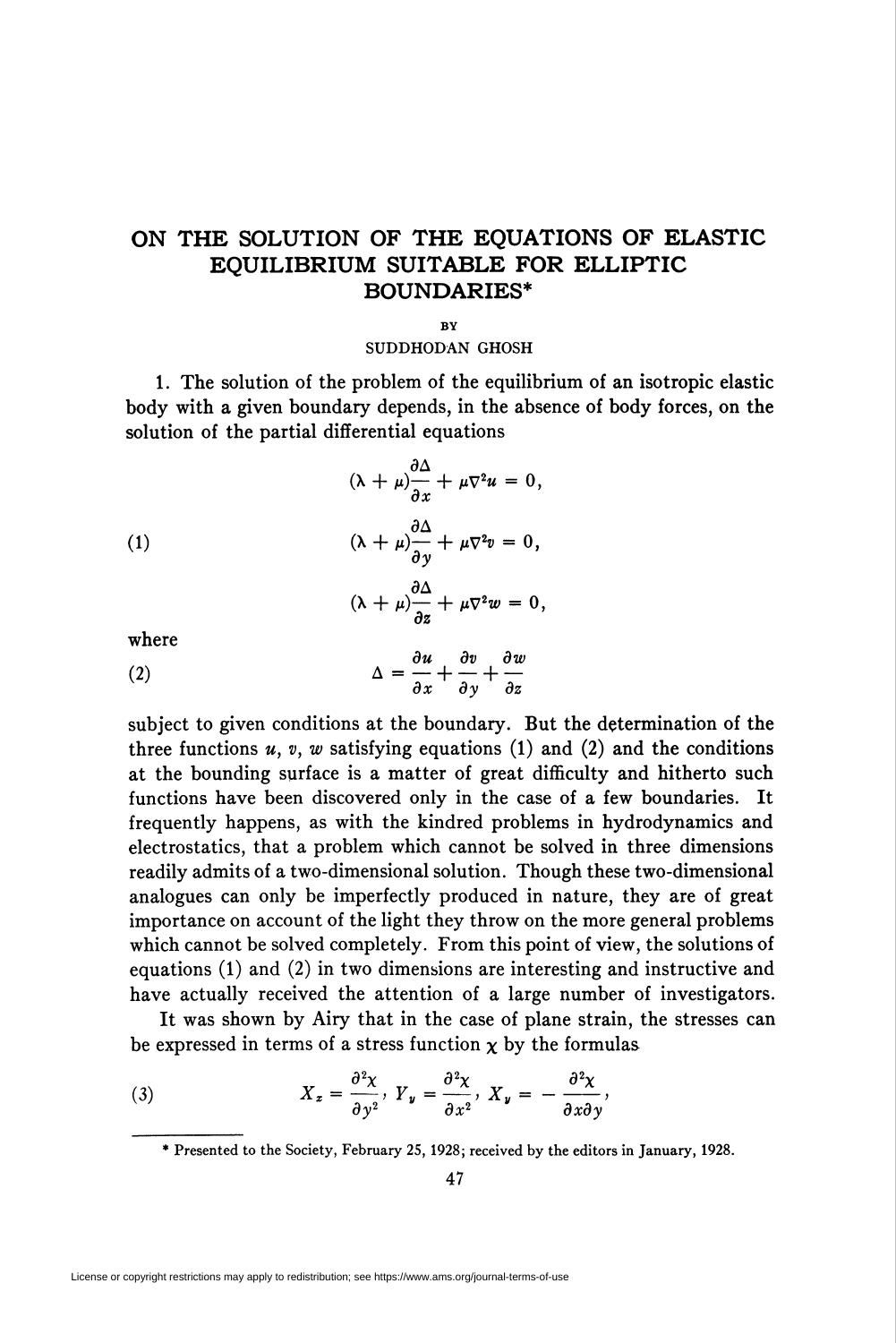which in the absence of body forces further satisfies the partial differential equation of the fourth order

$$
\nabla_1^4 \chi = 0
$$

where

$$
\nabla_1^4 = \nabla_1^2 \cdot \nabla_1^2 \quad \text{and} \quad \nabla_1^2 = \frac{\partial^2}{\partial x^2} + \frac{\partial^2}{\partial y^2}.
$$

Consequently, equation (4) has received a considerable amount of attention from various mathematicians. The solutions in cartesian coordinates and their application to the problem of flexure of rectangular and cylindrical beams are well known. Those in polar coördinates have been given by Michell\* and have been applied to plane bodies with concentric circular boundaries. Lately, a solution in bipolar coördinates has also been given  $\dagger$  thus opening the way of the consideration of areas bounded by two non-concentric circles. In the present paper a solution in elliptic coordinates has been found and applied to two problems of plane strain. A single-valued solution is found suitable for the case of an elliptic cylindrical cavity in an infinite solid while another many-valued solution applicable to the state of strain in an elliptic cylindrical shell which has suffered dislocation due to a triangular axial fissure has also been found. Lovet has given an outline of a method of solving problems in plane strain in elliptic coordinates, but his method is only applicable to cases where the surface displacements are given. The method developed in this paper lends itself easily to the construction of the solution of the particular problem dealt with by Love, as will be shown in §5. Some other applications of elliptic coordinates are given by Kolosoff, § Pöschl, and Inglis.

2. Let us use the transformation given by

(5) 
$$
x + iy = c \cosh(\alpha + i\beta),
$$

so that

(6) 
$$
x = c \cosh \alpha \cos \beta
$$
,  $y = c \sinh \alpha \sin \beta$ ,

<sup>\*</sup> Proceedings of the London Mathematical Society, vol. 31 (1900), p. 100.

t Jeffery, Philosophical Transactions, Royal Society, (A), vol. 221, pp. 265-293.

 $\ddagger$  Theory of Elasticity (3d edition), p. 275.

<sup>§</sup> Zeitschrift für Mathematik und Physik, vol. 62 (1914), p. 384.

<sup>||</sup> Mathematische Zeitschrift, vol. 11 (1921), p. 89.

 $\tilde{\P}$  Transactions of the Institute of Naval Architects, vol. 55, part 1, p. 219. My attention was drawn to Inglis's paper by one of the referees with the remark that it would be interesting to compare the expressions obtained in §4 of this paper with those obtained by Inglis; but unfortunately as the paper was not available here no such comparison could be made.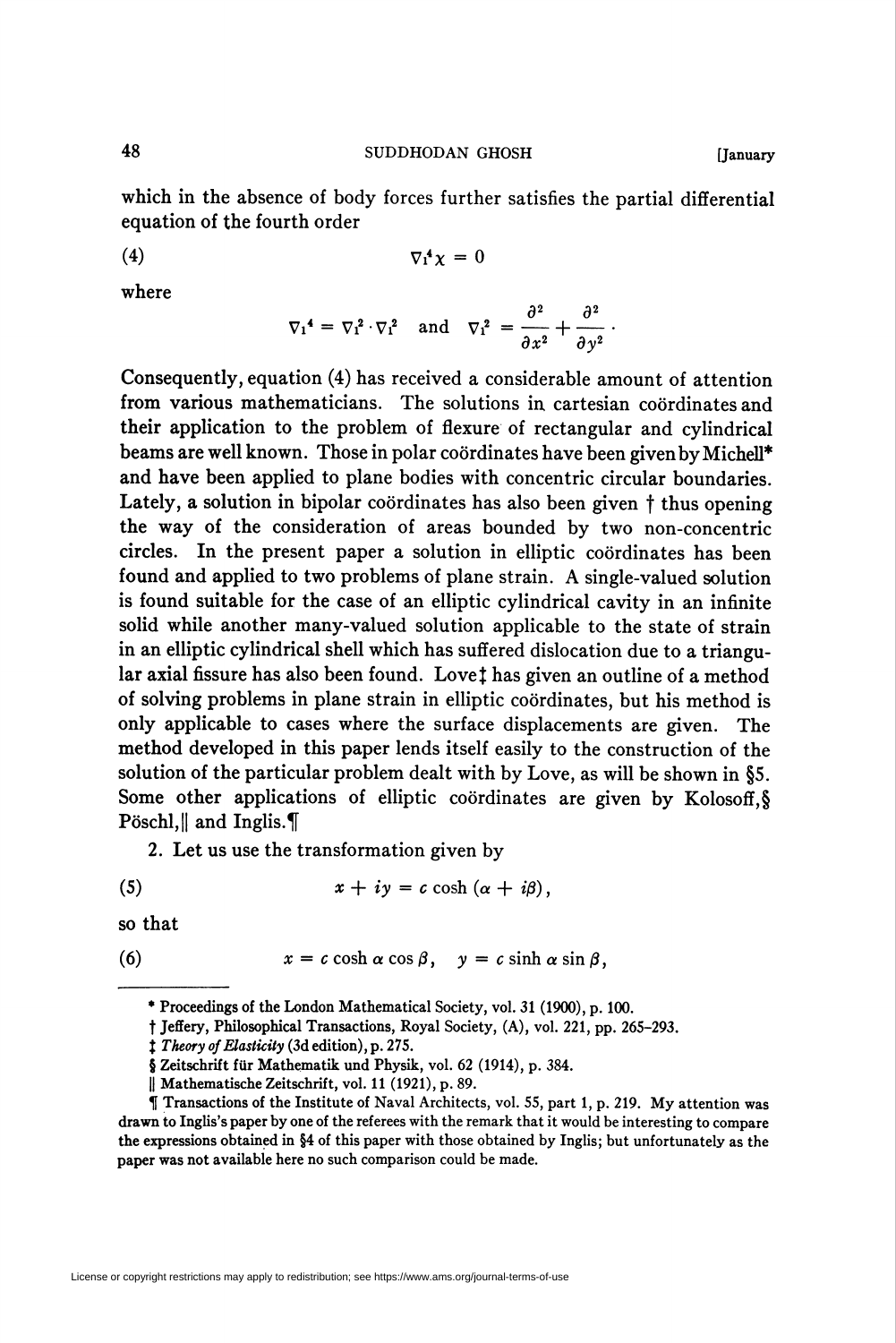and

$$
\frac{1}{h^2} = \left(\frac{\partial x}{\partial \alpha}\right)^2 + \left(\frac{\partial y}{\partial \alpha}\right)^2 = \frac{c^2}{2} \left(\cosh 2\alpha - \cos 2\beta\right).
$$

The curves  $\alpha$  = constant and  $\beta$  = constant are confocal ellipses and hyperbolas respectively. The curve  $\alpha = 0$  is the portion of the x-axis between the foci, while on the right-hand side of the  $x$ -axis between the focus and infinity,  $\beta = 0$ , and on the left-hand side between the other focus and infinity,  $\beta = \pi$ . On the positive side of the y-axis  $\beta = \pi/2$  and on the negative side  $\beta = 3\pi/2$ .

We have therefore a set of coördinates suitable for the treatment of twodimensional problems in which the region concerned is bounded by confocal ellipses and hyperbolas.

The stress components are given by equation (3). Transforming into curvilinear coordinates  $(\alpha, \beta)$ , the stress system can be written as

 $\sim$ 

(7)  
\n
$$
\widehat{\alpha \alpha} = h \frac{\partial}{\partial \beta} \left( h \frac{\partial \chi}{\partial \beta} \right) - h \frac{\partial h}{\partial \alpha} \frac{\partial \chi}{\partial \alpha},
$$
\n
$$
\widehat{\beta \beta} = h \frac{\partial}{\partial \alpha} \left( h \frac{\partial \chi}{\partial \alpha} \right) - h \frac{\partial h}{\partial \beta} \frac{\partial \chi}{\partial \beta},
$$
\n
$$
\widehat{\alpha \beta} = - h \frac{\partial}{\partial \alpha} \left( h \frac{\partial \chi}{\partial \beta} \right) - h \frac{\partial h}{\partial \beta} \frac{\partial \chi}{\partial \alpha}.
$$

In the present case we have

$$
\frac{\partial \alpha}{\partial t} = \frac{1}{h^2} \frac{\partial^2 \chi}{\partial \beta^2} + \frac{1}{2} \frac{\partial}{\partial \alpha} \left(\frac{1}{h^2}\right) \frac{\partial \chi}{\partial \alpha} - \frac{1}{2} \frac{\partial}{\partial \beta} \left(\frac{1}{h^2}\right) \frac{\partial \chi}{\partial \beta}
$$
\n
$$
= \frac{c^2}{2} \left[ (\cosh 2\alpha - \cos 2\beta) \frac{\partial^2 \chi}{\partial \beta^2} + \sinh 2\alpha \frac{\partial \chi}{\partial \alpha} - \sin 2\beta \frac{\partial \chi}{\partial \beta} \right];
$$
\n(8)\n
$$
\frac{\partial \beta}{h^4} = \frac{1}{h^2} \frac{\partial^2 \chi}{\partial \alpha^2} - \frac{1}{2} \frac{\partial}{\partial \alpha} \left(\frac{1}{h^2}\right) \frac{\partial \chi}{\partial \alpha} + \frac{1}{2} \frac{\partial}{\partial \beta} \left(\frac{1}{h^2}\right) \frac{\partial \chi}{\partial \beta}
$$
\n
$$
= \frac{c^2}{2} \left[ (\cosh 2\alpha - \cos 2\beta) \frac{\partial^2 \chi}{\partial \alpha^2} - \sinh 2\alpha \frac{\partial \chi}{\partial \alpha} + \sin 2\beta \frac{\partial \chi}{\partial \beta} \right];
$$
\n
$$
\frac{\partial \beta}{h^4} = -\frac{1}{h^2} \frac{\partial^2 \chi}{\partial \alpha \partial \beta} + \frac{1}{2} \frac{\partial}{\partial \alpha} \left(\frac{1}{h^2}\right) \frac{\partial \chi}{\partial \beta} + \frac{1}{2} \frac{\partial}{\partial \beta} \left(\frac{1}{h^2}\right) \frac{\partial \chi}{\partial \alpha}
$$
\n
$$
= \frac{c^2}{2} \left[ - (\cosh 2\alpha - \cos 2\beta) \frac{\partial^2 \chi}{\partial \alpha \partial \beta} + \sinh 2\alpha \frac{\partial \chi}{\partial \beta} + \sin 2\beta \frac{\partial \chi}{\partial \alpha} \right].
$$

The displacements are given by\*

\* Jeffery, Ioc. cit.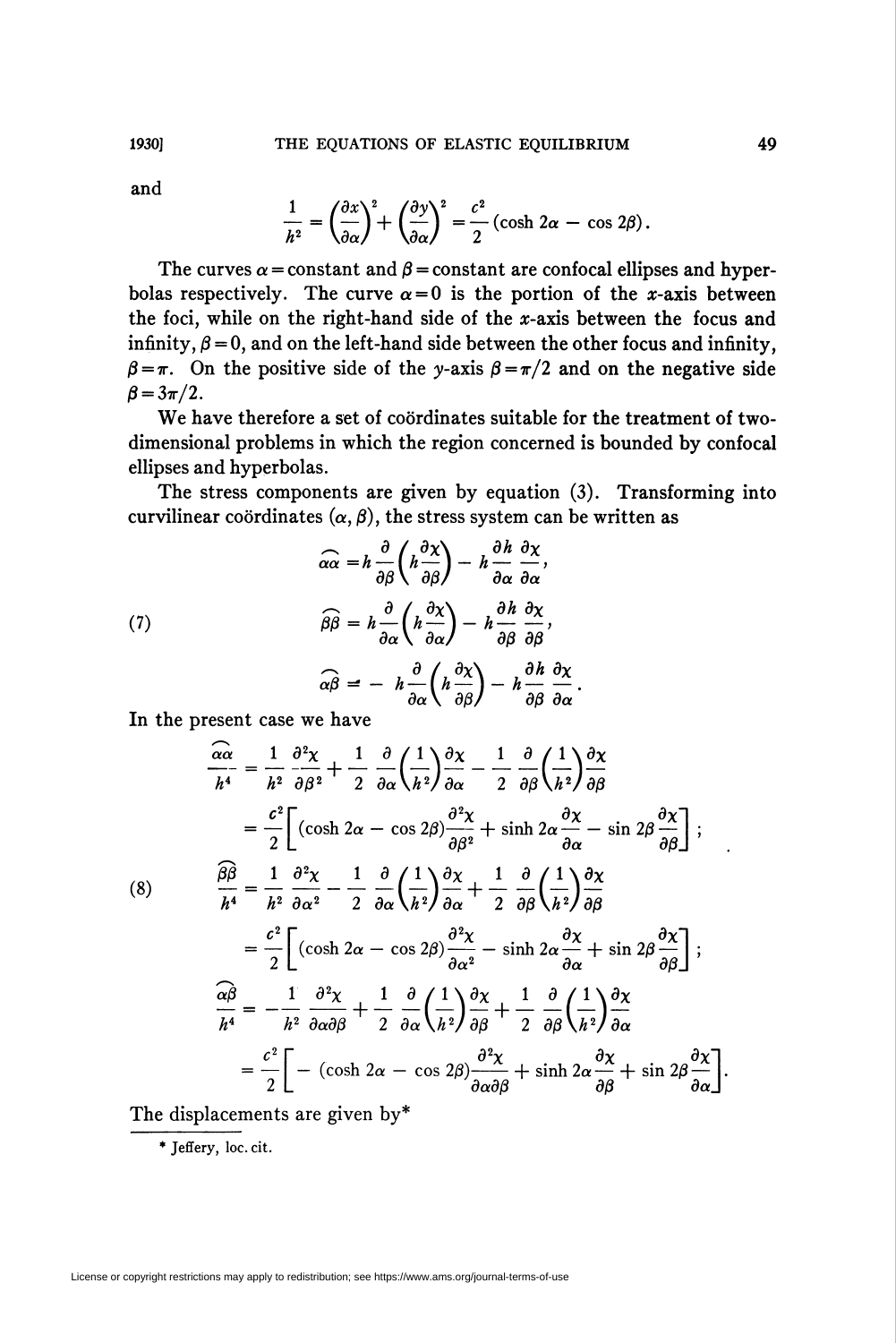SUDDHODAN GHOSH

(9) 
$$
2\mu \frac{u}{h} = -\frac{\partial \chi}{\partial \alpha} + \frac{1}{h^2} \frac{\partial P}{\partial \beta}, \quad 2\mu \frac{v}{h} = -\frac{\partial \chi}{\partial \beta} + \frac{1}{h^2} \frac{\partial P}{\partial \alpha},
$$

where  $P$  satisfies the equations

$$
\nabla_1^2 P = 0
$$

and

(11) 
$$
\frac{\partial}{\partial \alpha} \left( \frac{1}{h^2} \frac{\partial P}{\partial \beta} \right) + \frac{\partial}{\partial \beta} \left( \frac{1}{h^2} \frac{\partial P}{\partial \alpha} \right) = \frac{\lambda + 2\mu}{\lambda + \mu} \left( \frac{\partial^2 \chi}{\partial \alpha^2} + \frac{\partial^2 \chi}{\partial \beta^2} \right).
$$

The stress function noted above satisfies equation (4).

3. Let us now proceed with the solution of equation (4). Writing it in the form

$$
h^2 \left( \frac{\partial^2}{\partial \alpha^2} + \frac{\partial^2}{\partial \beta^2} \right) h^2 \left( \frac{\partial^2 \chi}{\partial \alpha^2} + \frac{\partial^2 \chi}{\partial \beta^2} \right) = 0,
$$

we notice that

$$
h^2 \bigg(\frac{\partial^2 \chi}{\partial \alpha^2} + \frac{\partial^2 \chi}{\partial \beta^2}\bigg)
$$

is a plane harmonic function.

We now take the following form for the harmonic:

$$
h^{2}\left(\frac{\partial^{2} \chi}{\partial \alpha^{2}} + \frac{\partial^{2} \chi}{\partial \beta^{2}}\right) = \frac{2}{c^{2}} \left[A_{0} + A\alpha + B\beta + 2 \sum_{n=1}^{n=\infty} (A_{n} \cosh n\alpha + B_{n} \sinh n\alpha) \cos n\beta + 2 \sum_{n=1}^{n=\infty} (C_{n} \cosh n\alpha + D_{n} \sinh n\alpha) \sin n\beta\right].
$$

Hence

$$
\frac{\partial^2 \chi}{\partial \alpha^2} + \frac{\partial^2 \chi}{\partial \beta^2} = (A\alpha + B\beta)(\cosh 2\alpha - \cos 2\beta) + (A_0 - A_2)\cosh 2\alpha - B_2\sinh 2\alpha \n+ \{-2B_1\sinh \alpha + (A_1 - A_3)\cosh 3\alpha + (B_1 - B_3)\sinh 3\alpha\}\cos \beta \n+ \{2C_1\cosh \alpha + (C_1 - C_3)\cosh 3\alpha + (D_1 - D_3)\sinh 3\alpha\}\sin \beta \n+ \{-(A_0 - A_2) + (A_2 - A_4)\cosh 4\alpha + (B_2 - B_4)\sinh 4\alpha\}\cos 2\beta \n+ \{C_2 + (C_2 - C_4)\cosh 4\alpha + (D_2 - D_4)\sinh 4\alpha\}\sin 2\beta \n+ \sum_{n=3}^{n=\infty}[-(A_{n-2} - A_n)\cosh (n-2)\alpha - (B_{n-2} - B_n)\sinh (n-2)\alpha \n+ (A_n - A_{n+2})\cosh (n+2)\alpha + (B_n - B_{n+2})\sinh (n|+2)\alpha\}\cos n\beta \n+ \sum_{n=3}^{n=\infty}[-(C_{n-2} - C_n)\cosh (n-2)\alpha - (D_{n-2} - D_n)\sinh (n-2)\alpha \n+ (C_n - C_{n+2})\cosh (n+2)\alpha + (D_n - D_{n+2})\sinh (n+2)\alpha\}\sin n\beta.
$$

License or copyright restrictions may apply to redistribution; see https://www.ams.org/journal-terms-of-use

[January

50

 $\overline{a}$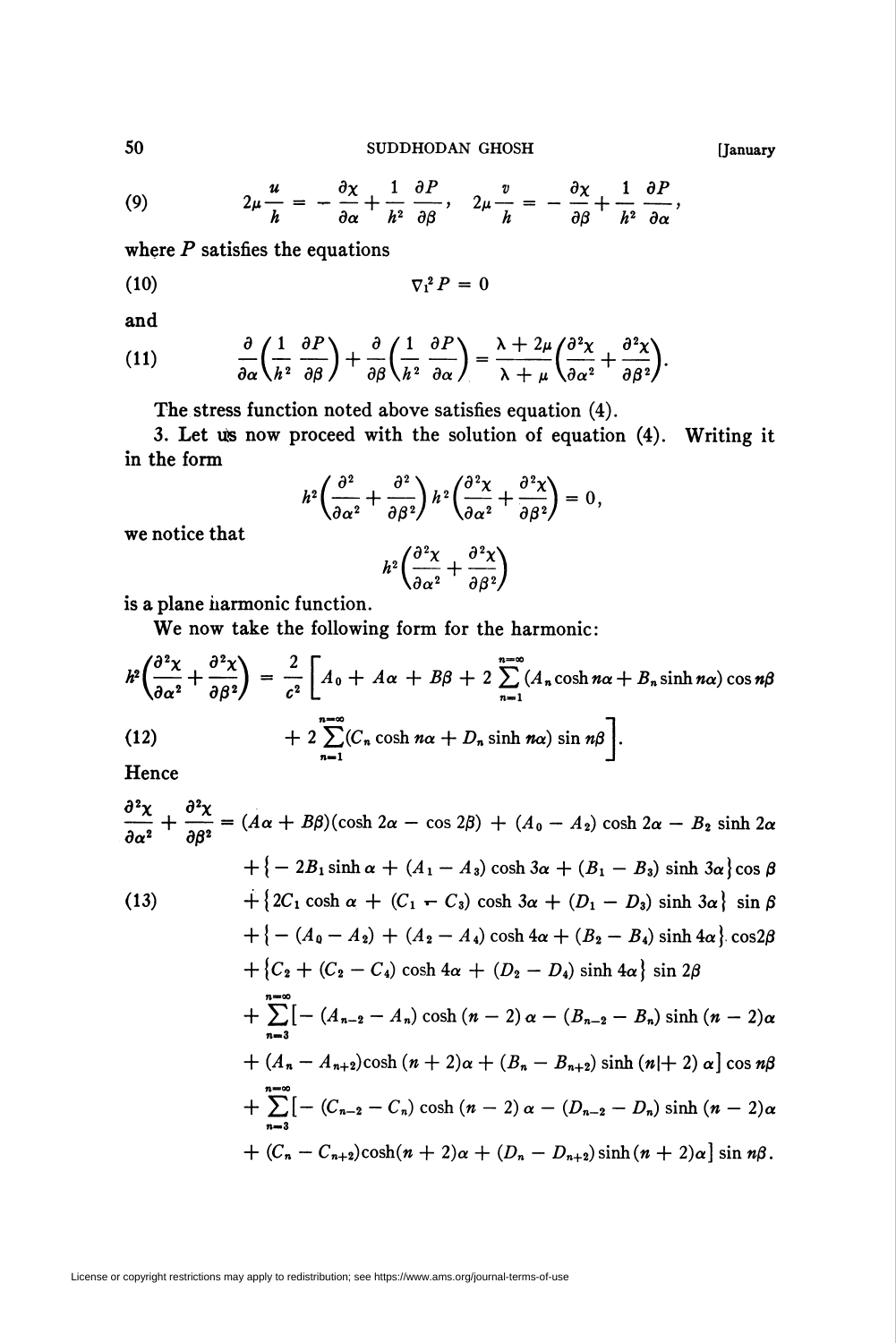We try to satisfy this equation by assuming the following form for  $\chi$ :

$$
\chi = \frac{A}{4} \left[ \alpha \left( \cosh 2\alpha + \cos 2\beta \right) - \sinh 2\alpha \right] + \frac{B}{4} \left[ \beta (\cosh 2\alpha + \cos 2\beta) - \sin 2\beta \right]
$$

(14) 
$$
+\phi_0+\sum_{n=1}^{n=\infty}\phi_n\cos n\beta+\sum_{n=1}^{n=\infty}\psi_n\sin n\beta+\chi',
$$

where  $\phi$ 's and  $\psi$ 's are functions of  $\alpha$  only and  $\chi'$  is a plane harmonic such as

$$
A'\alpha + B'\beta + \sum_{n=1}^{n=\infty} (A'_n \cosh n\alpha + B'_n \sinh n\alpha) \cos n\beta
$$
  
+ 
$$
\sum_{n=1}^{n=\infty} (C'_n \cosh n\alpha + D'_n \sinh n\alpha) \sin n\beta.
$$

Substituting in equation (13) and comparing coefficients we get the values of  $\phi$ 's and  $\psi$ 's:

$$
\phi_0 = \frac{1}{4}(A_0 - A_2) \cosh 2\alpha - \frac{1}{4}B_2 \sinh 2\alpha,
$$
  
\n
$$
\phi_1 = \frac{1}{8}[(A_1 - A_3) \cosh 3\alpha + (B_1 - B_3) \sinh 3\alpha] - B_1\alpha \cosh \alpha,
$$
  
\n
$$
\phi_2 = \frac{1}{4}(A_0 - A_2) + \frac{1}{12}[(A_2 - A_4) \cosh 4\alpha + (B_2 - B_4) \sinh 4\alpha],
$$
  
\n
$$
\phi_n = \frac{1}{4(n-1)}[(A_{n-2} - A_n) \cosh (n-2)\alpha + (B_{n-2} - B_n) \sinh (n-2)\alpha]
$$
  
\n
$$
+ \frac{1}{4(n+1)}[(A_n - A_{n+2}) \cosh (n+2)\alpha + (B_n - B_{n+2}) \sinh (n+2)\alpha];
$$
  
\n
$$
\psi_1 = \frac{1}{8}[(C_1 - C_3) \cosh 3\alpha + (D_1 - D_3) \sinh 3\alpha] + C_1\alpha \sinh \alpha,
$$
  
\n
$$
\psi_2 = -\frac{1}{4}C_2 + \frac{1}{12}[(C_2 - C_4) \cosh 4\alpha + (D_2 - D_4) \sinh 4\alpha],
$$
  
\n
$$
\psi_n = \frac{1}{4(n-1)}[(C_{n-2} - C_n) \cosh (n-2)\alpha + (D_{n-2} - D_n) \sinh (n-2)\alpha]
$$
  
\n
$$
+ \frac{1}{4(n+1)}[(C_n - C_{n+2}) \cosh (n+2)\alpha + (D_n - D_{n+2}) \sinh (n+2)\alpha].
$$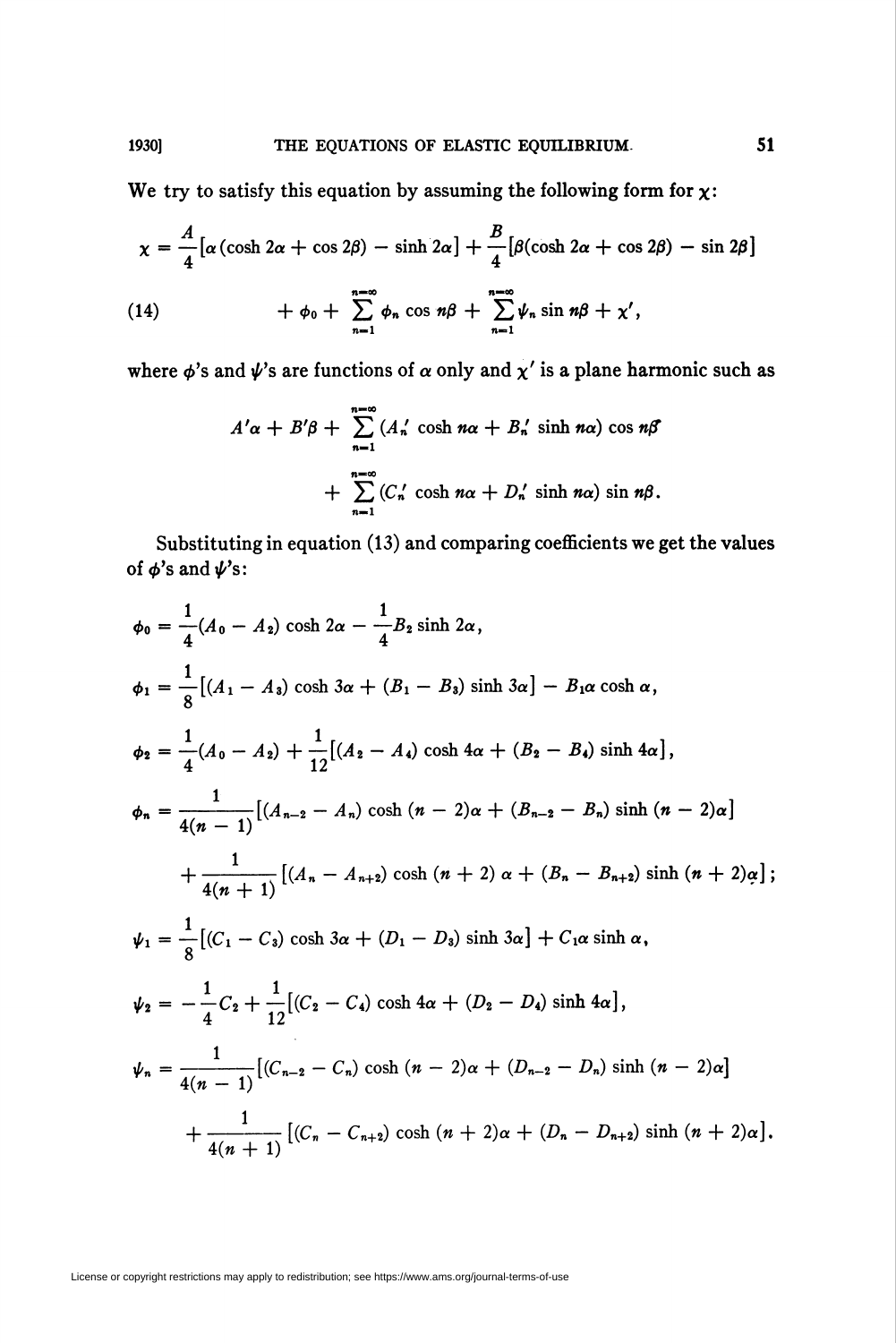It is evident that the terms cosh  $\alpha$  cos  $\beta$  and sinh  $\alpha$  sin  $\beta$  in  $\chi'$  represent a displacement that is possible in a rigid body.

Hence omitting the rigid body displacement terms and also the terms which ultimately make the stresses many-valued, we can write

(15)  $\chi = A\alpha(\cosh 2\alpha + \cos 2\beta) + B\beta + \phi_0$ 

$$
+\sum_{n=1}^{n=\infty}\phi_n\cos n\beta+\sum_{n=1}^{n=\infty}\psi_n\sin n\beta,
$$

where

 $\phi_0 = a_0 \cosh 2\alpha + b \sinh 2\alpha + c\alpha,$  $\phi_1 = a' \alpha \cosh \alpha + a_1 \cosh 3\alpha + b_1 \sinh 3\alpha + b'_1 \sinh \alpha$ ,

(16) 
$$
\phi_2 = a_0 + a_2 \cosh 4\alpha + b_2 \sinh 4\alpha + a'_2 \cosh 2\alpha + b'_2 \sinh 2\alpha,
$$

$$
\phi_n = a_{n-2} \cosh (n-2)\alpha + b_{n-2} \sinh (n-2)\alpha + a_n \cosh (n+2)\alpha
$$

$$
+ b_n \sinh (n + 2)\alpha + a'_n \cosh n\alpha + b'_n \sinh n\alpha,
$$

and

$$
\psi_1 = c' \alpha \sinh \alpha + c_1 \cosh 3\alpha + d_1 \sinh 3\alpha + c'_1 \cosh \alpha
$$

(17) 
$$
\psi_2 = c_0 + c_2 \cosh 4\alpha + d_2 \sinh 4\alpha + c'_2 \cosh 2\alpha + d'_2 \sinh 2\alpha,
$$

$$
\psi_n = c_{n-2} \cosh (n-2)\alpha + d_{n-2} \sinh (n-2)\alpha + c_n \cosh (n+2)\alpha
$$
  
+ 
$$
d_n \sinh (n+2)\alpha + c'_n \cosh n\alpha + d'_n \sinh n\alpha.
$$

4. Even when  $\chi$  is known the displacements u and v can only be obtained by first determining P which satisfies equations (10) and (11). Now, instead of finding  $P$  directly, it will be convenient to calculate

$$
\frac{1}{h^2} \frac{\partial P}{\partial \alpha} \quad \text{and} \quad \frac{1}{h^2} \frac{\partial P}{\partial \beta}
$$

subject to the conditions (10) and (11).

It will subsequently be shown that the terms

$$
\alpha(\cosh 2\alpha + \cos 2\beta), \alpha \cosh \alpha \cos \beta
$$
 and  $\alpha \sinh \alpha \sin \beta$ 

give rise to many-valued *displacements*, so that omitting them from  $\chi$  and taking into account the fact that  $P$  is a harmonic function we can write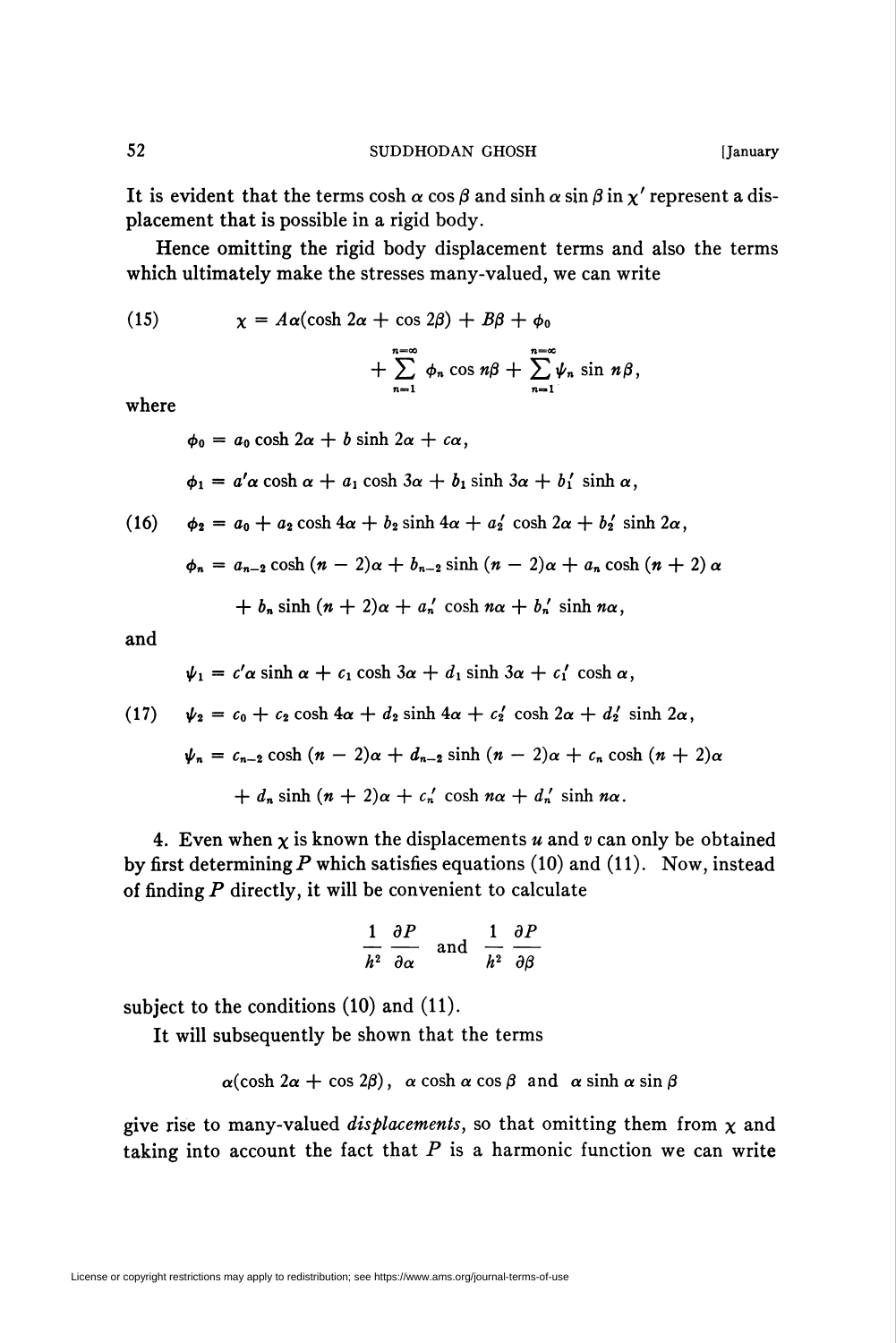$$
\frac{1}{h^2} \frac{\partial P}{\partial \alpha} = A_0 \sinh 2\alpha + D_0 \cosh 2\alpha + (B' \cosh \alpha + A_1 \sinh 3\alpha
$$
  
+  $B_1 \cosh 3\alpha$ )  $\sin \beta + (C \sinh \alpha + C_1 \sinh 3\alpha + D_1 \cosh 3\alpha) \cos \beta$   
+  $(B_0 + A_2 \sinh 4\alpha + B_2 \cosh 4\alpha) \sin 2\beta + (-D_0 + C_2 \sinh 4\alpha + D_2 \cosh 4\alpha) \cos 2\beta + \sum_{n=3}^{n=\infty} \left[ \{-A_{n-2} \sinh (n-2)\alpha$   
-  $B_{n-2} \cosh (n-2)\alpha + A_n \sinh (n+2)\alpha + B_n \cosh (n+2)\alpha \right\} \sin n\beta$   
+  $\{-C_{n-2} \sinh (n-2)\alpha - D_{n-2} \cosh (n-2)\alpha + C_n \sinh (n+2)\alpha$   
+  $D_n \cosh (n+2)\alpha \right],$ 

and

$$
\frac{1}{h^2} \frac{\partial P}{\partial \beta} = -B_0 \sinh 2\alpha + C_0 \cosh 2\alpha + (-B' \sinh \alpha + A_1 \cosh 3\alpha
$$
  
+ B<sub>1</sub> sinh 3\alpha) cos β + (C cosh α - C<sub>1</sub> cosh 3\alpha - D<sub>1</sub> sinh 3\alpha) sin β  
+ (- C<sub>0</sub> + A<sub>2</sub> cosh 4\alpha + B<sub>2</sub> sinh 4\alpha) cos 2β + (A<sub>0</sub> - C<sub>2</sub> cosh 4\alpha  
- D<sub>2</sub> sinh 4\alpha) sin 2β +  $\sum_{n=3}^{n=\infty}$  [{- A<sub>n-2</sub> cosh (n - 2)\alpha  
- B<sub>n-2</sub> sinh (n - 2)\alpha + A<sub>n</sub> cosh (n + 2)\alpha  
+ B<sub>n</sub> sinh (n + 2)\alpha} cos nβ + {C<sub>n-2</sub> cosh (n - 2)\alpha  
+ D<sub>n-2</sub> sinh (n - 2)\alpha - C<sub>n</sub> cosh (n + 2)\alpha - D<sub>n</sub> sinh (n + 2)\alpha} sin nβ].

Here the general plane harmonic function  $P$  has been differentiated with respect to  $\alpha$  and  $\beta$  and multiplied by  $1/h^2$ .

Now substituting in (11) and equating coefficients as usual, we find the values of the coefficients  $A_n$ ,  $B_n$ ,  $C_n$ ,  $D_n$ ,  $\cdots$ , as follows:

$$
B_0 = -2ka_0
$$
,  $C_0 = 2kb$ ,  $D_0 = -2kc_0$ ,  
\n $A_n = 2kb_n$ ,  $B_n = 2ka_n$ ,  $C_n = -2kd_n$ ,  $D_n = -2kc_n$ ,  
\n $b = \frac{\lambda + 2\mu}{\lambda + 2\mu}$ 

where

$$
k = \frac{\lambda + 2\mu}{\lambda + \mu}
$$

In this way all the constants  $A_n$ ,  $B_n$ ,  $C_n$ ,  $D_n$  can be determined except  $A_0$ ,  $B'$  and C. The terms containing  $A_0$ ,  $B'$  and C give rise to a displacement which has the following components parallel to axes of  $x$  and  $y$  respectively:

$$
\frac{1}{2\mu c^2}(-B'c - 2A_0y) \text{ and } \frac{1}{2\mu c_2}(Cc + 2A_0x),
$$

License or copyright restrictions may apply to redistribution; see https://www.ams.org/journal-terms-of-use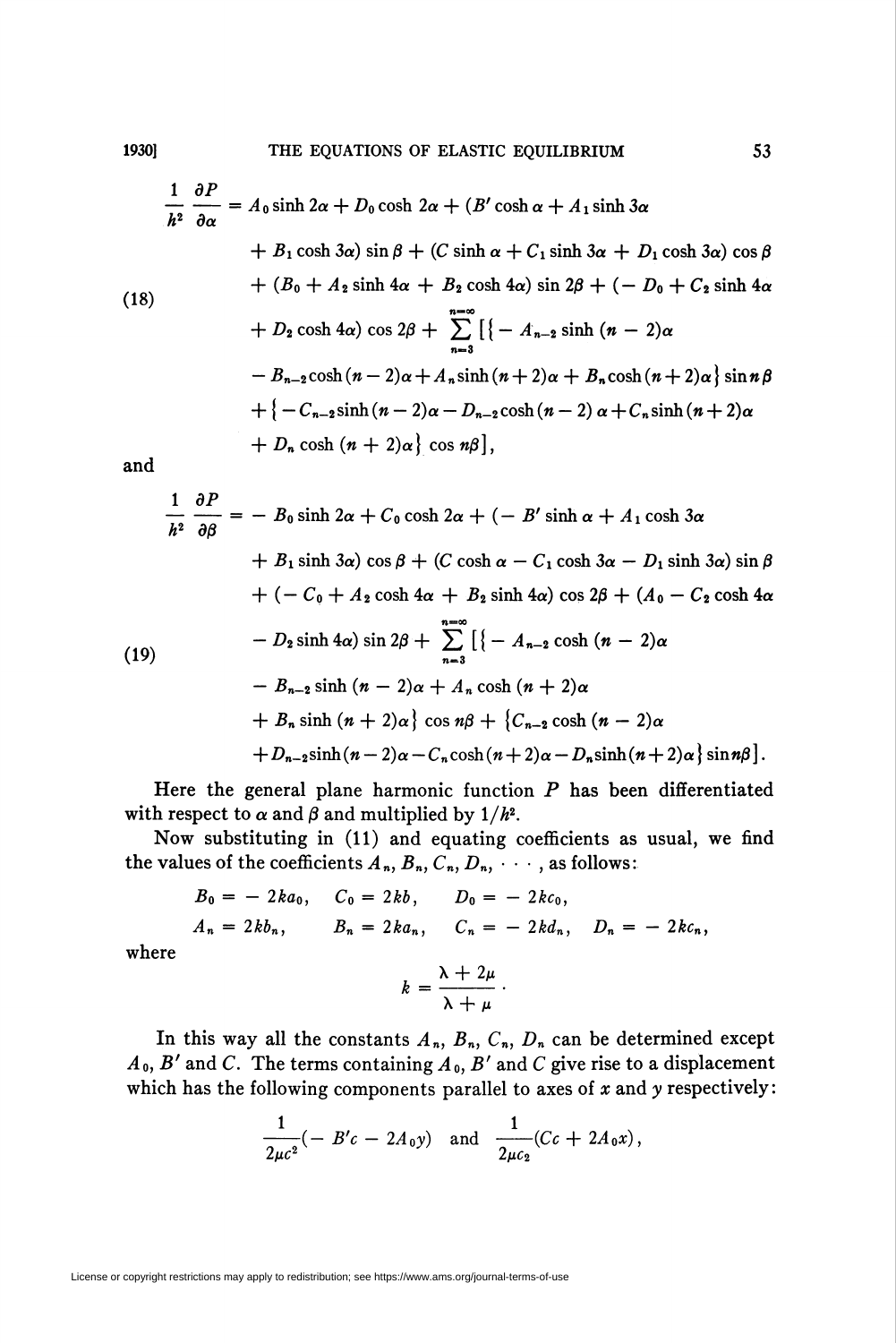thus showing that the displacement is one possible in a rigid body. So we can omit  $A_0$ ,  $B'$  and  $C$ . There still remain terms in  $\chi$ , e.g. those involving  $a'$ ,  $c'$  and  $A$  which are not represented in the differential coefficients  $(1/h^2)(\partial P/\partial \alpha)$  and  $(1/h^2)(\partial P/\partial \beta)$ . It is necessary to consider them separately. For the term  $\alpha$  cosh  $\alpha$  cos  $\beta$  in  $\chi$ , let us assume

(20)  
\n
$$
\frac{1}{h^2} \frac{\partial P}{\partial \alpha} = A'(\beta \sinh \alpha \cos \beta - \alpha \cosh \alpha \sin \beta),
$$
\n
$$
\frac{1}{h^2} \frac{\partial P}{\partial \beta} = A'(\beta \cosh \alpha \sin \beta + \alpha \sinh \alpha \cos \beta).
$$

It can easily be shown that these satisfy

$$
\nabla_1^2 P = 0
$$

and that

$$
\frac{\partial}{\partial \alpha} \left( \frac{1}{h^2} \frac{\partial P}{\partial \beta} \right) + \frac{\partial}{\partial \beta} \left( \frac{1}{h^2} \frac{\partial P}{\partial \alpha} \right) = 2A' \sinh \alpha \cos \beta.
$$

A' can thus be determined.

Similarly for the other term  $\alpha$  sinh  $\alpha$  sin  $\beta$ , we can take

(21)  
\n
$$
\frac{1}{h^2} \frac{\partial P}{\partial \alpha} = B'(\alpha \sinh \alpha \cos \beta + \beta \cosh \alpha \sin \beta),
$$
\n
$$
\frac{1}{h^2} \frac{\partial P}{\partial \beta} = B'(\alpha \cosh \alpha \sin \beta - \beta \sinh \alpha \cos \beta).
$$

For the term  $\alpha(\cosh 2\alpha + \cos 2\beta)$ , we take

(22)  
\n
$$
\frac{1}{h^2} \frac{\partial P}{\partial \alpha} = c'(\beta \sinh 2\alpha - \alpha \sin 2\beta),
$$
\n
$$
\frac{1}{h^2} \frac{\partial P}{\partial \beta} = c'(\beta \sin 2\beta + \alpha \sinh 2\alpha).
$$

They satisfy equation (10) and give

$$
\frac{\partial}{\partial \alpha} \left( \frac{1}{h^2} \frac{\partial P}{\partial \beta} \right) + \frac{\partial}{\partial \beta} \left( \frac{1}{h^2} \frac{\partial P}{\partial \alpha} \right) = 2c' \sinh 2\alpha + 2c' \alpha (\cosh 2\alpha - \cos 2\beta).
$$

From (11) it is easily seen that

$$
c'=\frac{2(\lambda+2\mu)}{\lambda+\mu}A.
$$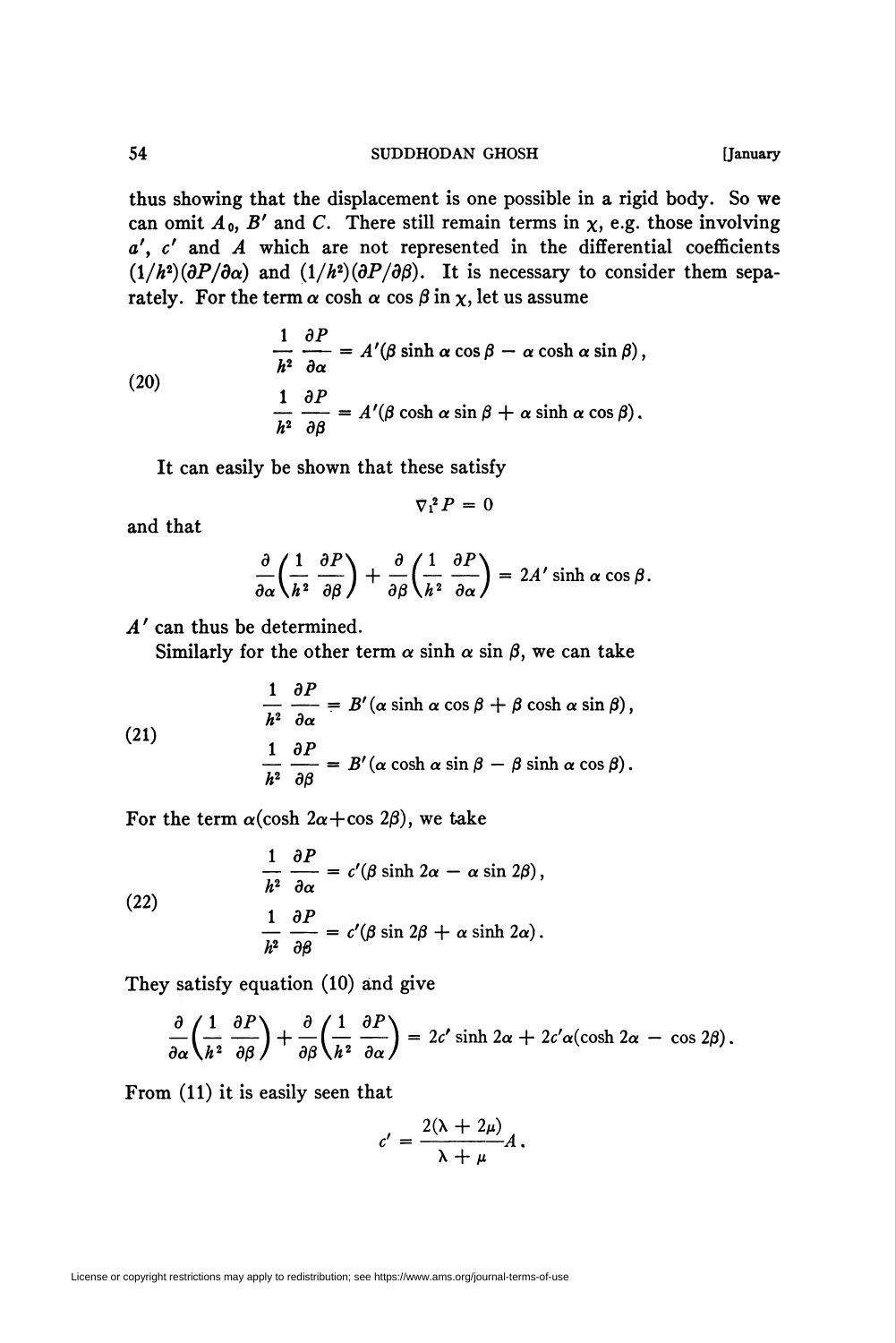The stresses can be easily calculated from (8) as below:

$$
\frac{2}{c^2} \frac{\partial \alpha}{h^4} = (3\phi_2 + \phi_0' \sinh 2\alpha) + (-\phi_1 \cosh 2\alpha + \phi_1' \sinh 2\alpha + 6\phi_3) \cos \beta
$$
  
+ (-\psi\_1 \cosh 2\alpha + \psi\_1' \sinh 2\alpha + 6\psi\_3) \sin \beta - B \sin 2\beta  
+ \sum\_{n=2}^{n=2} \left[ \left\{ -n^2\phi \cosh 2\alpha + \phi\_n' \sinh 2\alpha + \frac{1}{2}(n+2)(n+3)\phi\_{n+2} + \frac{1}{2}(n-2)(n-3)\phi\_{n-2} \right\} \cos n\beta + \left\{ n^2\psi\_n \cosh 2\alpha + \psi\_n' \sinh 2\alpha + \frac{1}{2}(n+2)(n+3)\psi\_{n+2} + \frac{1}{2}(n-2)(n-3)\psi\_{n-2} \right\} \sin n\beta \right];  

$$
\frac{2}{c^2} \frac{\beta \beta}{h^4} = \phi_0'' \cosh 2\alpha - \phi_0' \sinh 2\alpha - \frac{1}{2}\phi_2' - \phi_2
$$
  
+ (\phi\_1'' \cosh 2\alpha - \phi\_1' \sinh 2\alpha - \frac{1}{2}\phi\_3'' - \frac{3}{2}\phi\_3) \cos \beta  
+ (\psi\_1'' \cosh 2\alpha - \psi\_1' \sinh 2\alpha - \frac{1}{2}\psi\_3'' - \frac{3}{2}\psi\_3) \sin \beta + B \sin 2\beta  
(24)  
+ \sum\_{n=2}^{n=2} \left[ \left\{ -\frac{1}{2}\phi\_{n-2}'' + \frac{1}{2}(n-2)\phi\_{n-2} + \phi\_n'' \cosh 2\alpha - \phi\_n' \sinh 2\alpha - \frac{1}{2}\phi\_{n+2}'' - \frac{1}{2}(n+2)\psi\_{n-2} + \psi\_n'' \cosh 2\alpha - \psi\_n' \sinh 2\alpha - \frac{1}{2}\phi\_{n+2}'' - \frac{1}{2}(n+2)\psi\_{n-2} + \psi\_n'' \cosh 2\alpha - \psi\_n' \sinh 2\alpha - \frac{1}{2}\psi\_{n+2}'' - \frac{1}{2}(n+2)\psi\_{n+2} \right) \sin n\beta \right];and  

$$
\frac
$$

$$
\frac{1}{c^2} h^4 = B \sinh 2\alpha + (\varphi_1 \cosh 2\alpha - \varphi_1 \sinh 2\alpha - 2\varphi_3) \sin \beta + (-\psi_1 \cosh 2\alpha + \psi_1 \sinh 2\alpha + 2\psi_3') \cos \beta + (\varphi_0' + 2\varphi_2' \cosh 2\alpha - 2\varphi_2 \sinh 2\alpha - \frac{5}{2}\varphi_4') \sin 2\beta + (-2\psi_2' \cosh 2\alpha + 2\psi_2 \sinh 2\alpha + \frac{5}{2}\psi_4') \cos 2\beta + \sum_{n=3}^{n=\infty} \left[ \left\{ -\frac{1}{2}(n-3)\varphi_{n-2}' + n\varphi_n' \cosh 2\alpha - n\varphi_n \sinh 2\alpha - \frac{1}{2}(n+3)\varphi_{n+2}' \right\} \sin n\beta + \left\{ \frac{1}{2}(n-3)\psi_{n-2}' - n\psi_n' \cosh 2\alpha + n\psi_n \sinh 2\alpha + \frac{1}{2}(n+3)\psi_{n+2}' \right\} \cos n\beta \right].
$$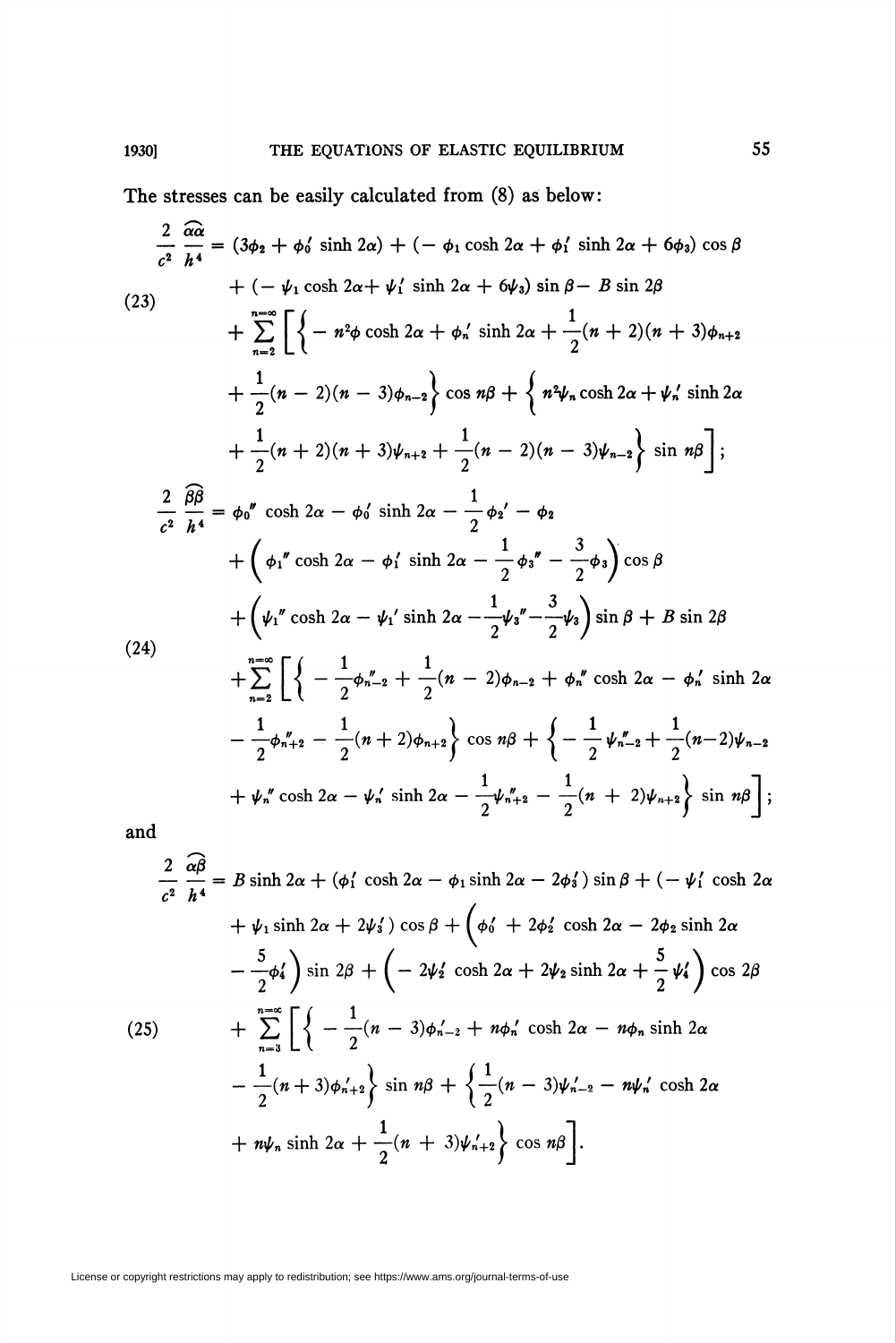Here we have omitted the first term in  $\chi$  given in (15) while calculating the stresses.

5. We shall now consider some applications of the above solutions.

(a). Let an infinite solid with an elliptic cylindrical hollow be subjected to a pressure  $P_1$  on the inner elliptic boundary.\*

Assume in this case

(26) 
$$
\chi = A(e^{-2\alpha} + \cos 2\beta) + B\alpha.
$$

Then we have

$$
\frac{c^2}{2}(\cosh 2\alpha - \cos 2\beta)^2 \alpha \alpha = \{ A(3 - 2e^{-2\alpha} \sinh 2\alpha) + B \sinh 2\alpha \}
$$

$$
- 4A \cosh 2\alpha \cos 2\beta + A \cos 4\beta,
$$

and

$$
\frac{c^2}{2}(\cosh 2\alpha - \cos 2\beta)^2 \widehat{\alpha\beta} = (B - 2A \cosh 2\alpha) \sin 2\beta.
$$

The conditions on the boundary give

$$
\widehat{\alpha\alpha} = - P_1 \quad \text{and} \quad \widehat{\alpha\beta} = 0 \quad \text{when} \quad \alpha = \alpha_1,
$$

also

$$
\widehat{\alpha\alpha}=0 \quad \text{and} \quad \widehat{\alpha\beta}=0 \quad \text{when} \quad \alpha=\infty.
$$

These give

(27) 
$$
A = -\frac{P_1 c^2}{4}
$$
 and  $B = -\frac{P_1 c^2}{2} \cosh 2\alpha_1$ .

In this case  $P$  can be easily shown to be equal to

$$
-\frac{\lambda+2\mu}{\lambda+\mu}P_1\tan^{-1}\bigg(\frac{e^{-2\alpha}\sin 2\beta}{1-e^{-2\alpha}\cos 2\beta}\bigg).
$$

Equations (9) now give the following displacements:

(28) 
$$
\frac{u}{h} = \frac{P_1 c^2}{4(\lambda + \mu)} e^{-2\alpha} - \frac{\lambda + 2\mu}{4\mu(\lambda + \mu)} P_1 c^2 \cos 2\beta + \frac{P_1 c^2}{4\mu} \cosh 2\alpha_1,
$$

$$
\frac{v}{h} = \frac{P_1 c^2}{4(\lambda + \mu)} \sin 2\beta.
$$

(b). For the second case we are going to consider let us assume

<sup>\*</sup> This case differs from the cases studied by Kolosoff and Pöschl in boundary conditions only. In Pöschl's case  $\chi$  = const. and  $\partial \chi/\partial \alpha$  = 0 on the inner boundary  $\alpha = \alpha_1$  and  $\chi \rightarrow (1/16) \rho c^2 e^{i\alpha} [1 + \cos \alpha]$  $2(\beta-\beta')$ ] as  $\alpha \rightarrow \infty$ .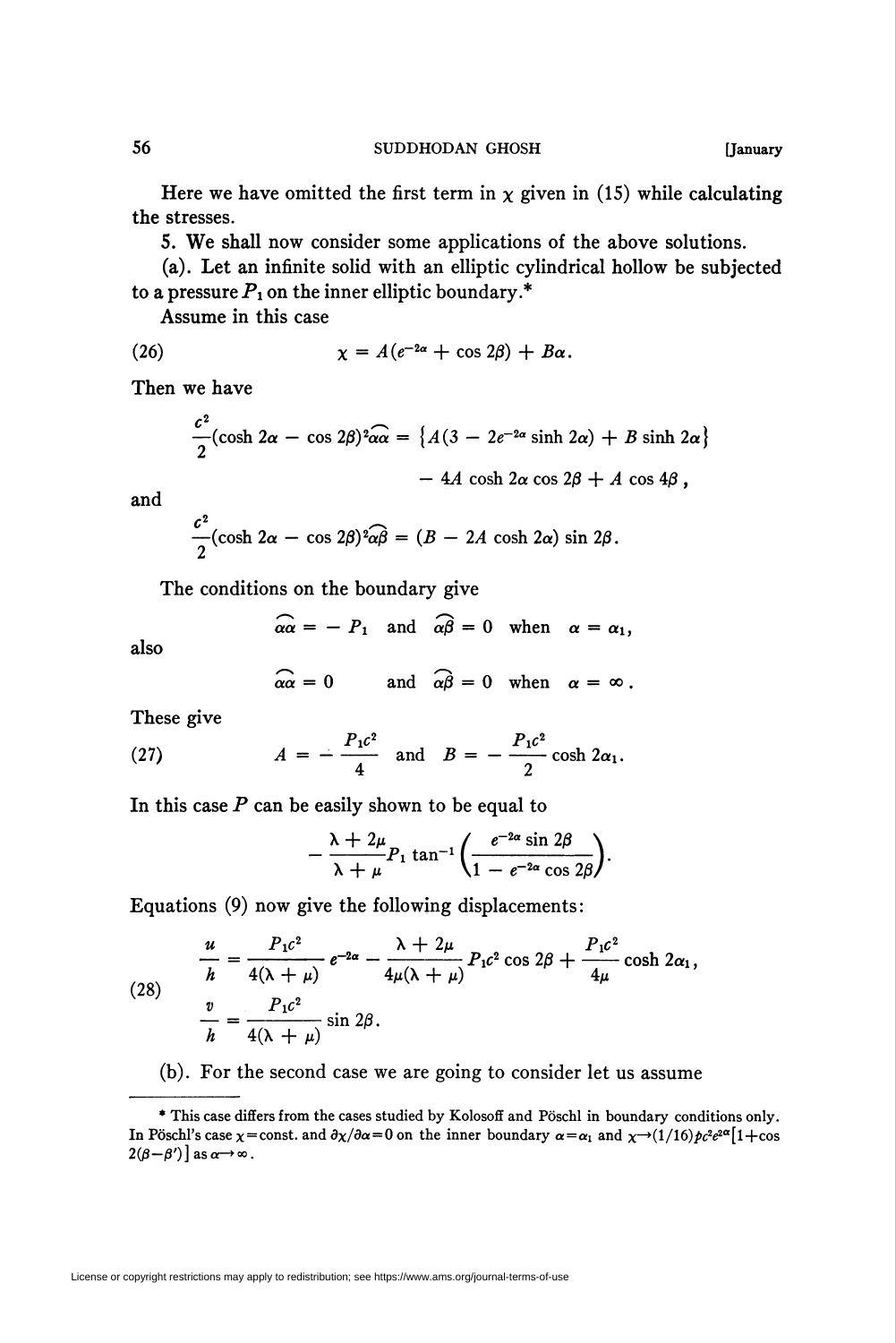(29) 
$$
\chi = (A + A'\alpha)(\cosh 2\alpha + \cos 2\beta) + B \sinh 2\alpha
$$
  
  $+ c\alpha + (D \cosh 2\alpha + E \sinh 2\alpha) \cos 2\beta.$ 

If the boundaries  $\alpha = \alpha_1$  and  $\alpha = \alpha_2$  be subjected to pressures  $P_1$  and  $P_2$  respectively, we easily find by calculating the stresses and taking into account the boundary conditions the values

$$
A = -\frac{1}{4M}c^2 \bigg[ P_1 \bigg\{ \alpha_2 - \frac{1}{2} \tanh (\alpha_2 - \alpha_1) \bigg\} - P_2 \bigg\{ \alpha_1 - \frac{1}{2} \tanh (\alpha_1 - \alpha_2) \bigg\} \bigg],
$$
  
\n
$$
A' = \frac{1}{4M} (P_1 - P_2)c^2,
$$
  
\n
$$
B = -\frac{1}{4M} (P_1 - P_2)c^2,
$$
  
\n(30)  
\n
$$
C = \frac{1}{4M} (P_1 - P_2)c^2 \frac{\cosh (\alpha_2 + \alpha_1)}{\cosh (\alpha_2 - \alpha_1)},
$$
  
\n
$$
D = \frac{1}{8M} (P_1 - P_2)c^2 \frac{\sinh (\alpha_2 + \alpha_1)}{\cosh (\alpha_2 - \alpha_1)},
$$
  
\n
$$
E = -\frac{1}{8M} (P_1 - P_2)c^2 \frac{\cosh (\alpha_2 + \alpha_1)}{\cosh (\alpha_2 - \alpha_1)},
$$
  
\nwhere

$$
M = (\alpha_2 - \alpha_1) - \tanh (\alpha_2 - \alpha_1).
$$

Moreover, we have in this case

$$
\frac{1}{h^2} \frac{\partial P}{\partial \alpha} = \frac{2(\lambda + 2\mu)}{\lambda + \mu} \left[ A'(\beta \sinh 2\alpha - \alpha \sin 2\beta) - A \sin 2\beta \right],
$$
  

$$
\frac{1}{h^2} \frac{\partial P}{\partial \beta} = \frac{2(\lambda + 2\mu)}{\lambda + \mu} \left[ A'(\beta \sin 2\beta + \alpha \sinh 2\alpha) + A \sinh 2\alpha \right]
$$
  

$$
+ B (\cosh 2\alpha - \cos 2\beta) \right].
$$

Also the displacements are given by

(31) 
$$
\frac{u}{h} = \frac{1}{\lambda + \mu} \left[ A \sinh 2\alpha + \left( B - \frac{\lambda + \mu}{\mu} A' \right) \cosh 2\alpha + \frac{\lambda + 2\mu}{\mu} A' \beta \sin 2\beta + A' \alpha \sinh 2\alpha - \left( \frac{\lambda + 2\mu}{\mu} B + \frac{\lambda + \mu}{2\mu} A' \right) \cos 2\beta \right] - \frac{C}{2\mu}
$$

$$
- \frac{1}{\mu} (D \sinh 2\alpha + E \cosh 2\alpha) \cos 2\beta,
$$

and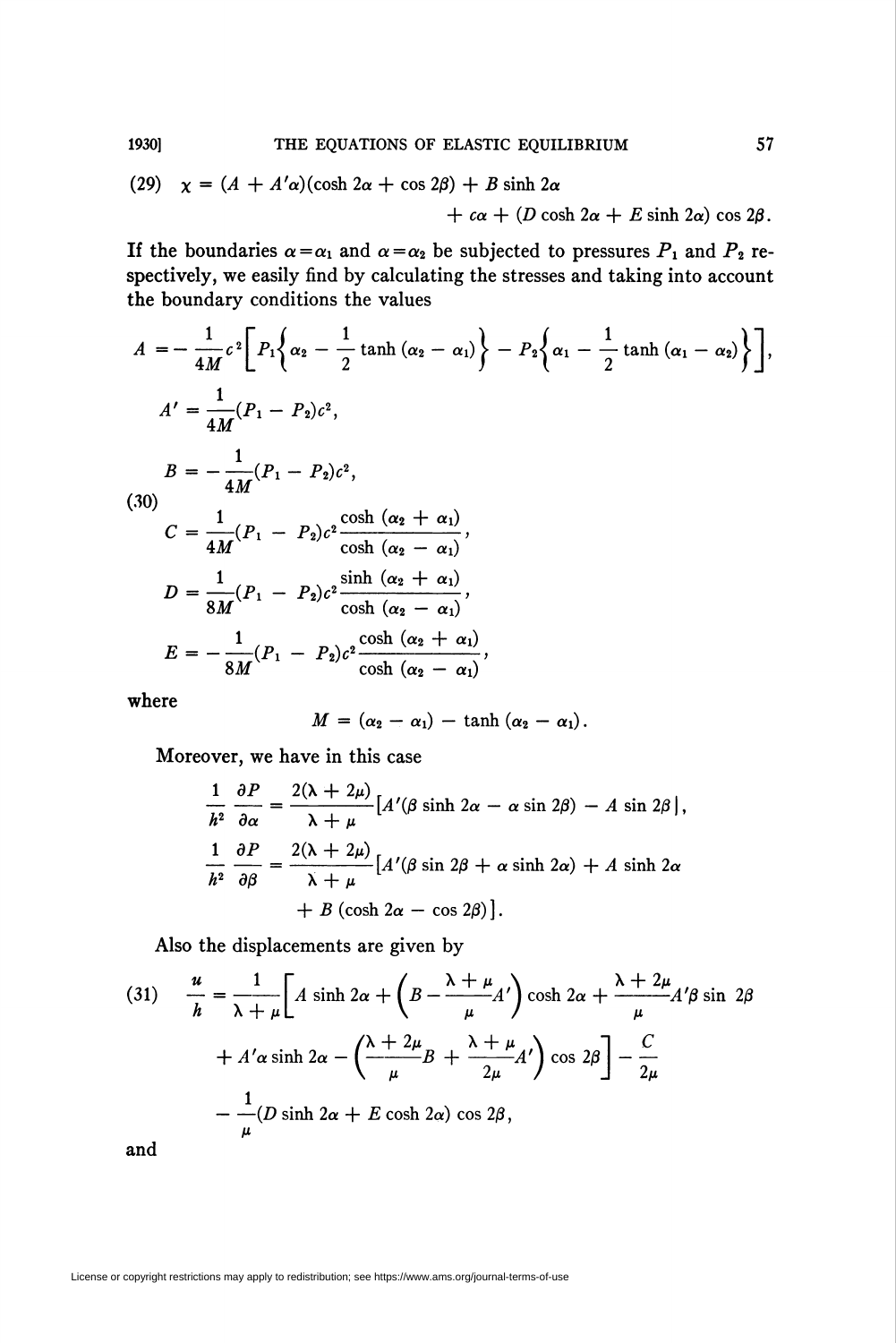SUDDHODAN GHOSH

(32) 
$$
\frac{v}{h} = \frac{1}{\lambda + \mu} \left[ \frac{\lambda + 2\mu}{\mu} A' \beta \sinh 2\alpha - A' \alpha \sin 2\beta - A \sin 2\beta \right] + \frac{1}{\mu} (D \cosh 2\alpha + E \sinh 2\alpha) \sin 2\beta.
$$

These displacements are not single-valued. Considering only the manyvalued terms, we write

(33)  

$$
\frac{u'}{h} = \frac{\lambda + 2\mu}{\mu(\lambda + \mu)} A'\beta \sin 2\beta,
$$

$$
\frac{v'}{h} = \frac{\lambda + 2\mu}{\mu(\lambda + \mu)} A'\beta \sinh 2\alpha.
$$

If we restrict  $\beta$  by a convention such as  $0 < \beta < 2\pi$ , these displacements become single-valued and discontinuous. When  $\beta = 0$ , we have  $u' = 0$  and  $v' = 0$ ; when  $\beta = 2\pi$ , we have

$$
u' = 0
$$
 and  $v' = \frac{4\pi(\lambda + 2\mu)}{\mu(\lambda + \mu)} \frac{A'}{c} \cosh \alpha$ .

Therefore there is no discontinuity in the value of  $u$ , but the value of  $v$ decreases suddenly by the amount  $v_0$  given by

(34) 
$$
v_0 = \frac{4\pi(\lambda + 2\mu)}{\mu(\lambda + \mu)} \frac{A'}{c} \cosh \alpha
$$

as  $\beta$  increases from  $2\pi - 0$  to  $2\pi + 0$ . This is the jump in the value of v on the positive  $x$ -axis.

Now when  $\beta = 0$ ,

$$
x = x_0 = c \cosh \alpha
$$

Therefore

(35) 
$$
\frac{v_0}{x_0} = \frac{4\pi(\lambda + 2\mu)}{\mu(\lambda + \mu)} \frac{A'}{c^2} = \text{constant}.
$$

This result we can interpret as a dislocation\* due to an axial wedgeshaped fissure bounded by the planes

(36) 
$$
y = \pm \frac{2\pi(\lambda + 2\mu)}{\mu(\lambda + \mu)} \frac{A'}{c^2} x,
$$

where  $A'$  is given by (30).

58

[January

<sup>\*</sup> For the theory of dislocation, see Volterra's paper Sur l'élquilibre des corps élastiques multiplement connexes, Annales de l'Ecole Normale Supérieure, (3), vol. 24 (1907), pp. 401-517. See also Love's Theory of Elasticity (3d edition), p. 219.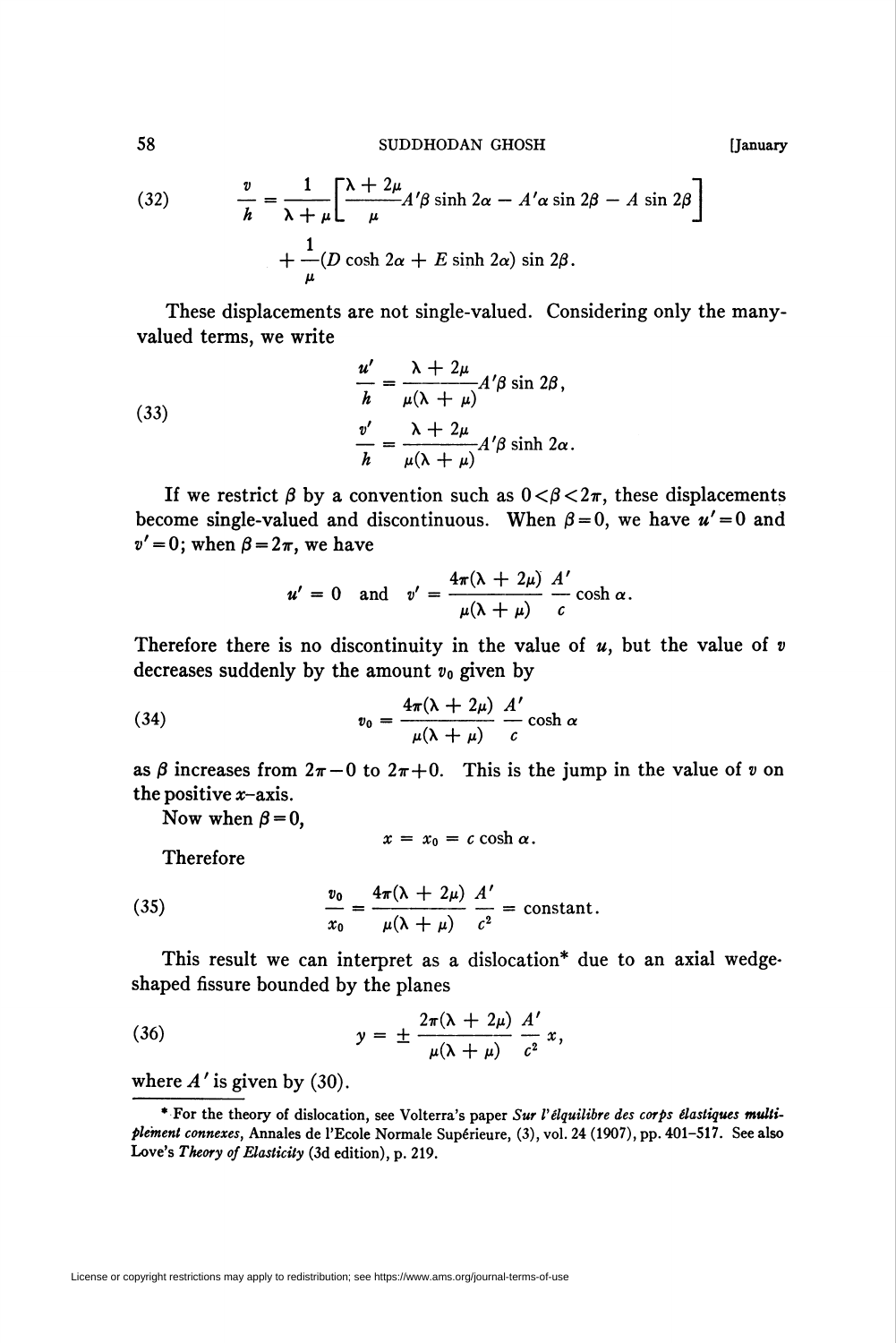Hence the assumption made in (29) solves the problem of dislocation for a wedge-shaped fissure in a body bounded by two confocal elliptic cylinders.

(c). As a third application let us consider the problem dealt with by Love.\*

Let an infinite solid be bounded internally by an elliptic boundary of semiaxes a and b and let the inner boundary be turned through an angle  $\phi$ .

Let  $\alpha = \alpha_1$  be the inner boundary. Then the displacement at any point on the boundary is  $r\phi$ , perpendicular to the radius vector drawn from the center of the elliptic section to the point, where  $r =$  distance of the point from the center. This displacement has a component  $-c\phi$  sinh  $\alpha$  sin  $\beta$  parallel to Ox and  $c\phi$  cosh  $\alpha$  cos  $\beta$  parallel to Oy. If u, v be the displacements along and perpendicular to the normal to  $\alpha$  = constant we have when  $\alpha = \alpha_1$ 

(37) 
$$
\frac{u}{h} = \frac{1}{2}c^2\phi \sin 2\beta,
$$

$$
\frac{v}{h} = \frac{1}{2}c^2\phi \sinh 2\alpha_1.
$$

Assume

(38) 
$$
\chi = A\beta + B\sin 2\beta + Ce^{-2\alpha}\sin 2\beta.
$$

Then

(39)  
\n
$$
\frac{1}{h^2} \frac{\partial P}{\partial \alpha} = A_0 \sinh 2\alpha - \frac{2(\lambda + 2\mu)}{\lambda + \mu} B(\cosh 2\alpha - \cos 2\beta),
$$
\n
$$
\frac{1}{h^2} \frac{\partial P}{\partial \beta} = A_0 \sin 2\beta,
$$

and

(40)  
\n
$$
2\mu \frac{u}{h} = 2Ce^{-2\alpha} \sin 2\beta + A_0 \sin 2\beta,
$$
\n
$$
2\mu \frac{v}{h} = -A + A_0 \sinh 2\alpha - \frac{2(\lambda + 2\mu)}{\lambda + \mu} B \cosh 2\alpha + \frac{2\mu}{\lambda + \mu} B \cos 2\beta - 2Ce^{-2\alpha} \cos 2\beta.
$$

From the boundary conditions (37) and from the condition that  $u$  and  $v$ vanish at infinity we find

\* Theory of Elasticity (3d edition), p. 275.